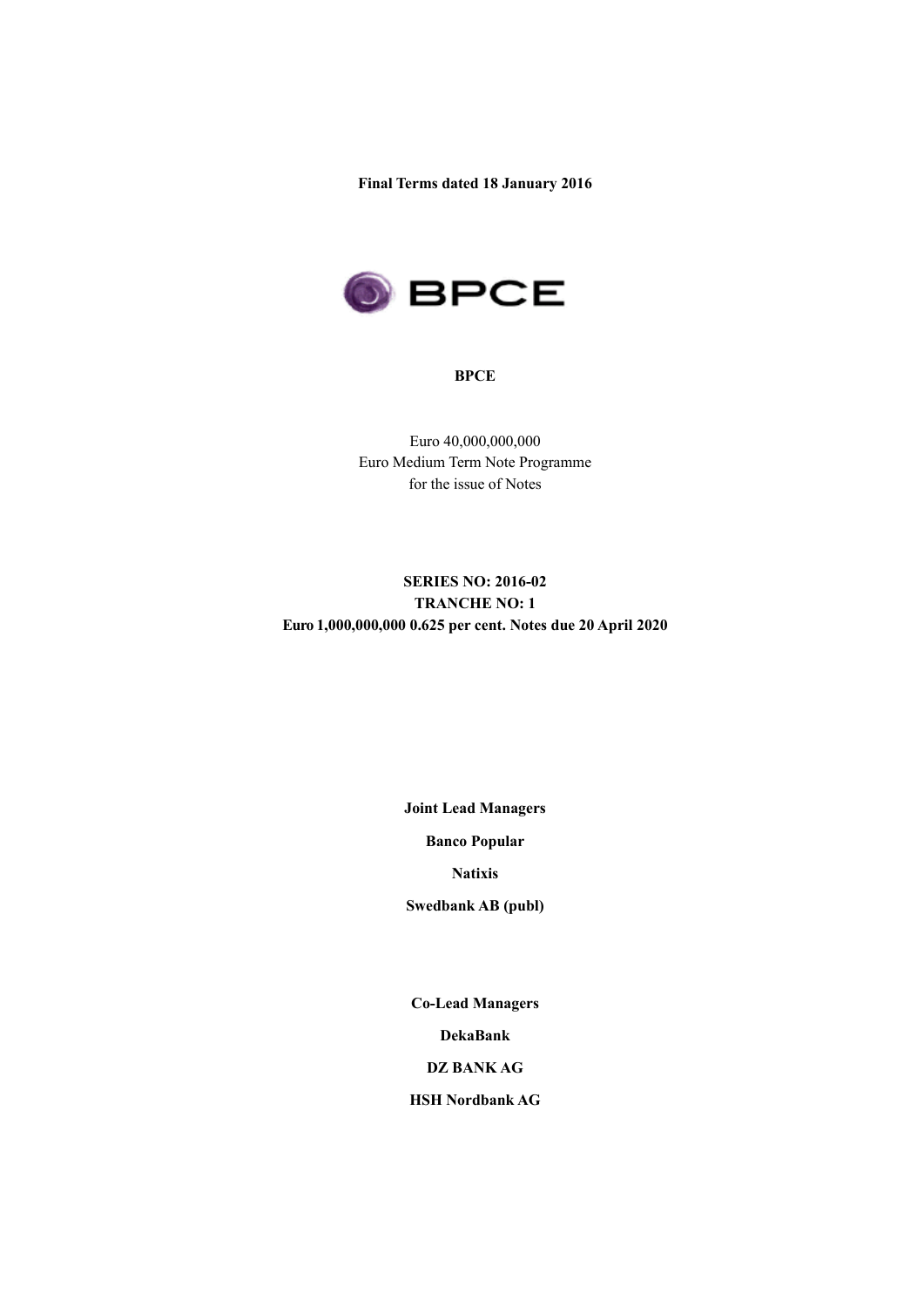### **PART A – CONTRACTUAL TERMS**

Terms used herein shall be deemed to be defined as such for the purposes of the Conditions (the "**Conditions**") set forth in the Base Prospectus dated 18 November 2015 which received visa n°15-588 from the *Autorité des marchés financiers* (the "**AMF**") on 18 November 2015 which constitutes a base prospectus for the purposes of the Prospectus Directive (Directive 2003/71/EC), as amended (the "**Prospectus Directive**").

This document constitutes the Final Terms of the Notes described herein for the purposes of Article 5.4 of the Prospectus Directive and must be read in conjunction with such Base Prospectus. Full information on the Issuer and the offer of the Notes is only available on the basis of the combination of these Final Terms and the Base Prospectus. The Base Prospectus is available for viewing at the office of the Fiscal Agent or each of the Paying Agents and on the website of the AMF (www.amf-france.org) and copies may be obtained from BPCE, 50 avenue Pierre Mendès-France, 75013 Paris, France.

| 1              | Issuer: |                                                                          | <b>BPCE</b>                                                                                                                                                           |
|----------------|---------|--------------------------------------------------------------------------|-----------------------------------------------------------------------------------------------------------------------------------------------------------------------|
| $\overline{2}$ | (i)     | Series Number:                                                           | 2016-02                                                                                                                                                               |
|                | (ii)    | Tranche Number:                                                          | 1                                                                                                                                                                     |
| 3              |         | Specified Currency or Currencies:                                        | Euro                                                                                                                                                                  |
| 4              |         | <b>Aggregate Nominal Amount:</b>                                         |                                                                                                                                                                       |
|                | (i)     | Series:                                                                  | Euro 1,000,000,000                                                                                                                                                    |
|                | (ii)    | Tranche:                                                                 | Euro 1,000,000,000                                                                                                                                                    |
| 5              |         | <b>Issue Price:</b>                                                      | 99.683 per cent. of the Aggregate Nominal<br>Amount                                                                                                                   |
| 6              |         | Specified Denomination:                                                  | Euro 100,000                                                                                                                                                          |
| 7              | (i)     | Issue Date:                                                              | 20 January 2016                                                                                                                                                       |
|                | (ii)    | <b>Interest Commencement Date:</b>                                       | 20 January 2016                                                                                                                                                       |
| 8              |         | <b>Interest Basis:</b>                                                   | 0.625 per cent. Fixed Rate<br>(further particulars specified below)                                                                                                   |
| 9              |         | Maturity Date:                                                           | 20 April 2020                                                                                                                                                         |
| 10             |         | Redemption Basis:                                                        | Subject to any purchase and cancellation<br>or early redemption, the Notes will be<br>redeemed on the Maturity Date<br>at<br>100 per cent. of their nominal amount    |
| 11             |         | Change of Interest Basis:                                                | Not Applicable                                                                                                                                                        |
| 12             |         | Put/Call Options:                                                        | Not Applicable                                                                                                                                                        |
| 13             | (i)     | Status of the Notes:                                                     | <b>Senior Notes</b>                                                                                                                                                   |
|                | (ii)    | Dates of the corporate authorisations for issuance<br>of Notes obtained: | Decision of the <i>Directoire</i> of the Issuer<br>dated 27 April 2015 and decision of<br>Mr. Jean-Philippe Berthaut, Head of Group<br>Funding, dated 11 January 2016 |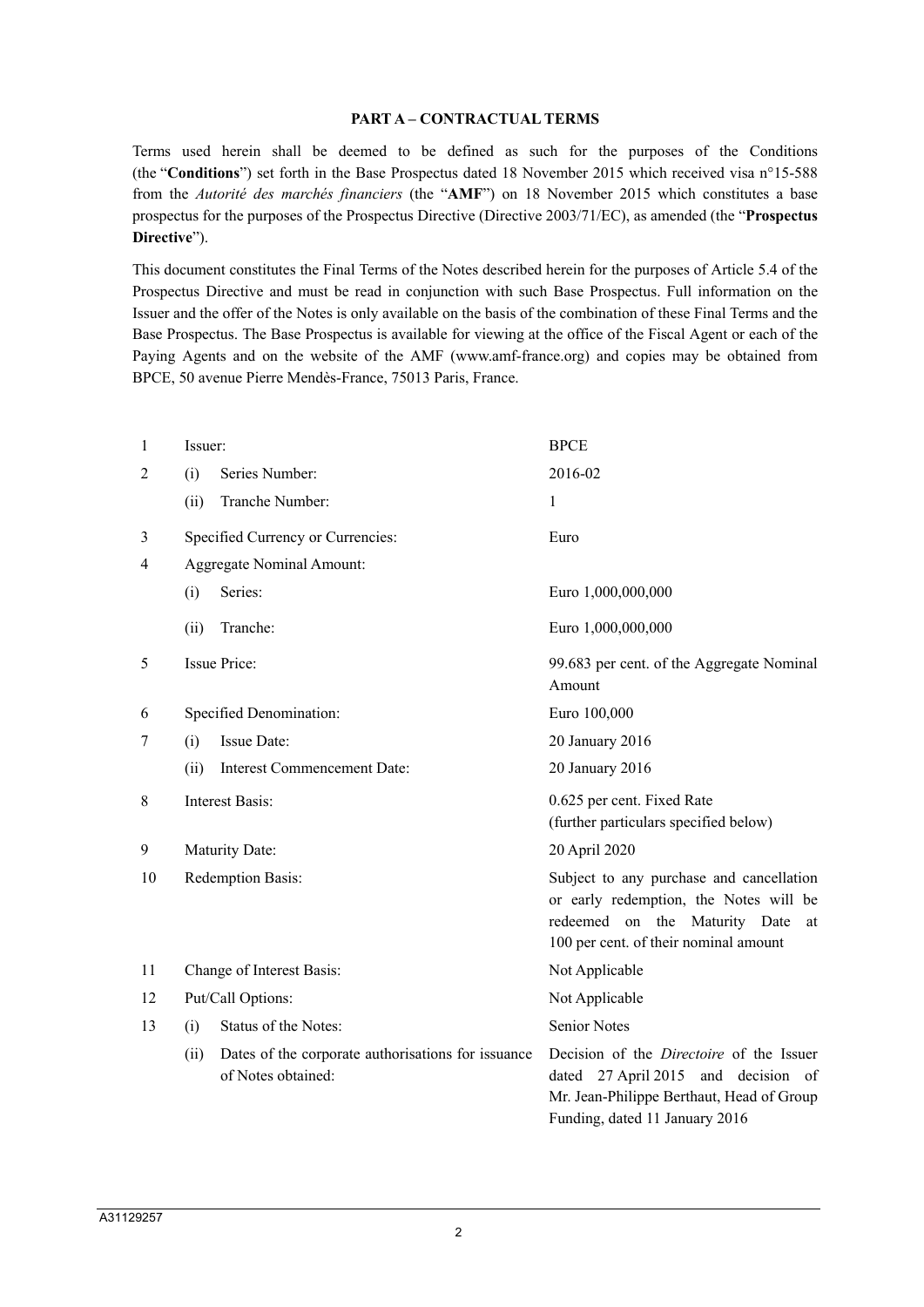# **PROVISIONS RELATING TO INTEREST (IF ANY) PAYABLE**

| 14 | <b>Fixed Rate Note Provisions</b>                                                                                                                                                                | Applicable                                                                                                                                                                                                                                           |
|----|--------------------------------------------------------------------------------------------------------------------------------------------------------------------------------------------------|------------------------------------------------------------------------------------------------------------------------------------------------------------------------------------------------------------------------------------------------------|
|    | Rate of Interest:<br>(i)                                                                                                                                                                         | 0.625 per cent. per annum payable<br>annually in arrear on each Interest<br>Payment Date                                                                                                                                                             |
|    | (ii) Resettable:                                                                                                                                                                                 | Not Applicable                                                                                                                                                                                                                                       |
|    | (iii) Interest Payment Dates:                                                                                                                                                                    | 20 April in each year commencing on<br>20 April 2016. There will be a short first<br>coupon in respect of the first Interest<br>Period, from, and including, the Interest<br>Commencement Date to, but excluding,<br>the first Interest Payment Date |
|    | (iv) Fixed Coupon Amount:                                                                                                                                                                        | Euro 625 per Note of Euro 100,000<br>Specified Denomination<br>subject<br>to<br>"Broken Amount" referred to in sub-<br>paragraph (v) below                                                                                                           |
|    | <b>Broken Amount:</b><br>(v)                                                                                                                                                                     | An amount corresponding to 0.155396 per<br>cent. of the Specified Denomination<br>payable on the Interest Payment Date<br>falling on 20 April 2016                                                                                                   |
|    | (vi) Day Count Fraction:                                                                                                                                                                         | Actual/Actual (ICMA)                                                                                                                                                                                                                                 |
|    | (vii) Determination Dates:                                                                                                                                                                       | 20 April in each year                                                                                                                                                                                                                                |
|    | (viii) Payments on Non-Business Days                                                                                                                                                             | As per Conditions                                                                                                                                                                                                                                    |
| 15 | Floating Rate Note Provisions                                                                                                                                                                    | Not Applicable                                                                                                                                                                                                                                       |
| 16 | Zero Coupon Note Provisions                                                                                                                                                                      | Not Applicable                                                                                                                                                                                                                                       |
| 17 | <b>Inflation Linked Interest Note Provisions</b>                                                                                                                                                 | Not Applicable                                                                                                                                                                                                                                       |
|    | PROVISIONS RELATING TO REDEMPTION                                                                                                                                                                |                                                                                                                                                                                                                                                      |
| 18 | Call Option                                                                                                                                                                                      | Not Applicable                                                                                                                                                                                                                                       |
| 19 | Put Option                                                                                                                                                                                       | Not Applicable                                                                                                                                                                                                                                       |
| 20 | Final Redemption Amount of each Note                                                                                                                                                             | Euro 100,000 per Note of Euro 100,000<br>Specified Denomination                                                                                                                                                                                      |
|    | Inflation Linked Notes – Provisions relating to the<br>Final Redemption Amount                                                                                                                   | Not Applicable                                                                                                                                                                                                                                       |
| 21 | Early Redemption Amount                                                                                                                                                                          |                                                                                                                                                                                                                                                      |
|    | Early Redemption Amount(s) of each Note<br>(i)<br>payable on redemption for taxation reasons<br>(Condition $6(h)$ ), for illegality (Condition $6(k)$ ) or<br>on event of default (Condition 9): | Euro 100,000 per Note of Euro 100,000<br>Specified Denomination                                                                                                                                                                                      |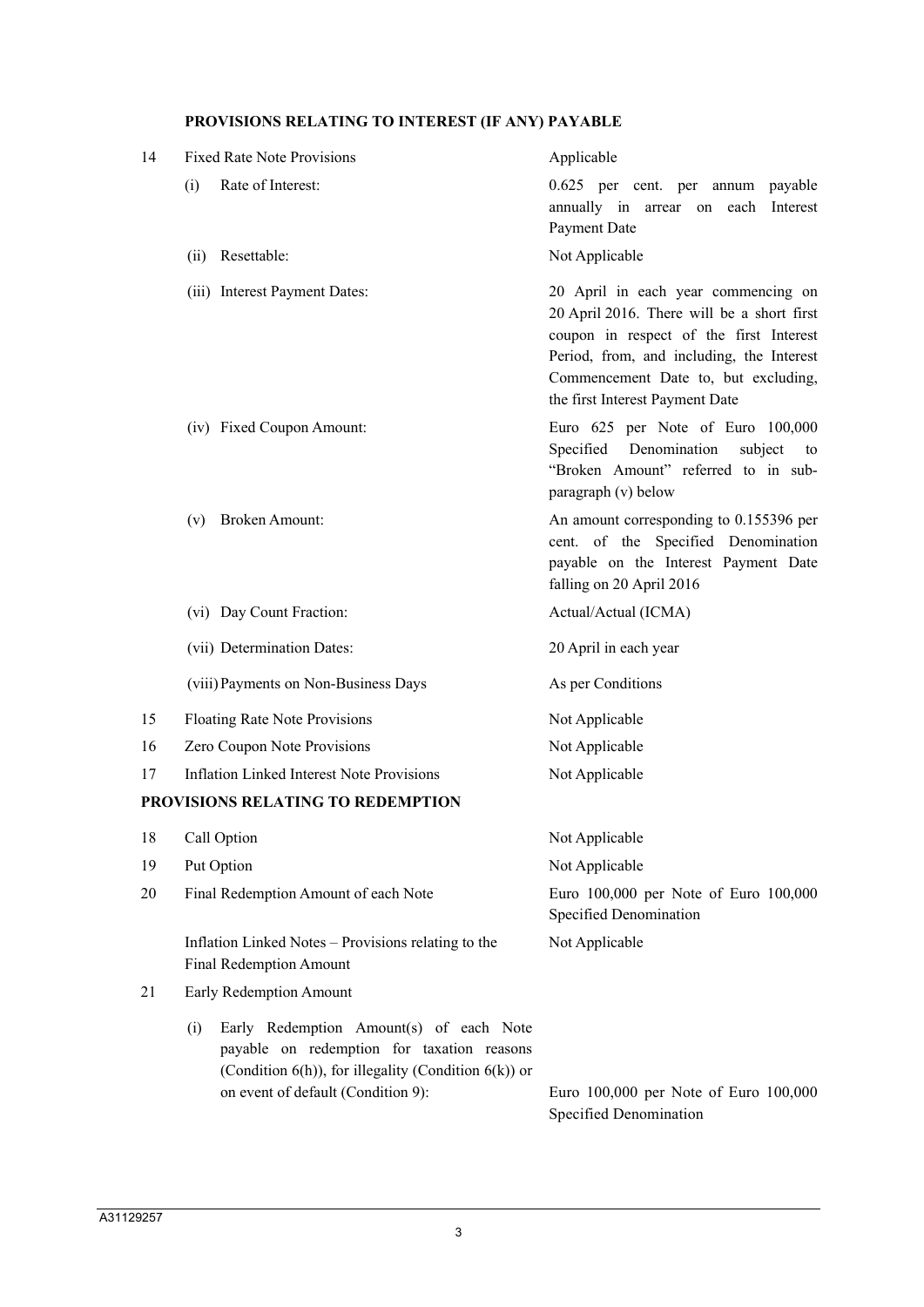|    | (ii)                                                                                                                                      | Redemption for taxation reasons permitted on<br>days others than Interest Payment Dates<br>(Condition $6(h)$ ):          | Yes                                                                                                                                                                                                                                                         |  |  |
|----|-------------------------------------------------------------------------------------------------------------------------------------------|--------------------------------------------------------------------------------------------------------------------------|-------------------------------------------------------------------------------------------------------------------------------------------------------------------------------------------------------------------------------------------------------------|--|--|
|    |                                                                                                                                           | (iii) Unmatured Coupons to become void upon early<br>redemption (Materialised Bearer Notes only)<br>(Condition $7(f)$ ): | Not Applicable                                                                                                                                                                                                                                              |  |  |
|    |                                                                                                                                           | <b>GENERAL PROVISIONS APPLICABLE TO THE NOTES</b>                                                                        |                                                                                                                                                                                                                                                             |  |  |
| 22 |                                                                                                                                           | Form of Notes:                                                                                                           | Dematerialised Notes                                                                                                                                                                                                                                        |  |  |
|    | (i)                                                                                                                                       | Form of Dematerialised Notes:                                                                                            | Bearer form (au porteur)                                                                                                                                                                                                                                    |  |  |
|    | (ii)                                                                                                                                      | Registration Agent:                                                                                                      | Not Applicable                                                                                                                                                                                                                                              |  |  |
|    | (iii)                                                                                                                                     | Temporary Global Certificate:                                                                                            | Not Applicable                                                                                                                                                                                                                                              |  |  |
|    | (iv)                                                                                                                                      | Applicable TEFRA exemption:                                                                                              | Not Applicable                                                                                                                                                                                                                                              |  |  |
| 23 |                                                                                                                                           | Financial Centre(s):                                                                                                     | Not Applicable                                                                                                                                                                                                                                              |  |  |
| 24 | Talons for future Coupons or Receipts to be attached to<br>Definitive Notes (and dates on which such Talons<br>Not Applicable<br>mature): |                                                                                                                          |                                                                                                                                                                                                                                                             |  |  |
| 25 |                                                                                                                                           | Details relating to Instalment Notes: amount of each<br>instalment, date on which each payment is to be made:            | Not Applicable                                                                                                                                                                                                                                              |  |  |
| 26 |                                                                                                                                           | Redenomination provisions:                                                                                               | Not Applicable                                                                                                                                                                                                                                              |  |  |
| 27 |                                                                                                                                           | Purchase in accordance with Articles L.213-1 A and<br>D.213-1 A of the French Code monétaire et financier:               | Applicable                                                                                                                                                                                                                                                  |  |  |
| 28 |                                                                                                                                           | Consolidation provisions:                                                                                                | Not Applicable                                                                                                                                                                                                                                              |  |  |
| 29 | Masse:                                                                                                                                    |                                                                                                                          | Contractual Masse shall apply                                                                                                                                                                                                                               |  |  |
|    |                                                                                                                                           |                                                                                                                          | Name and address of the Representative:<br>SELARL MCM Avocat represented by<br>Maître Antoine Lachenaud<br>10, rue de Sèze<br>75009 Paris<br>France                                                                                                         |  |  |
|    |                                                                                                                                           |                                                                                                                          | and address of the<br>Name<br>alternate<br>Representative:<br>Maître Philippe Maisonneuve<br>Avocat<br>10, rue de Sèze<br>75009 Paris<br>France<br>The<br>Representative<br>will<br>receive<br>a<br>remuneration of Euro 2,000 (excluding<br>VAT) per year. |  |  |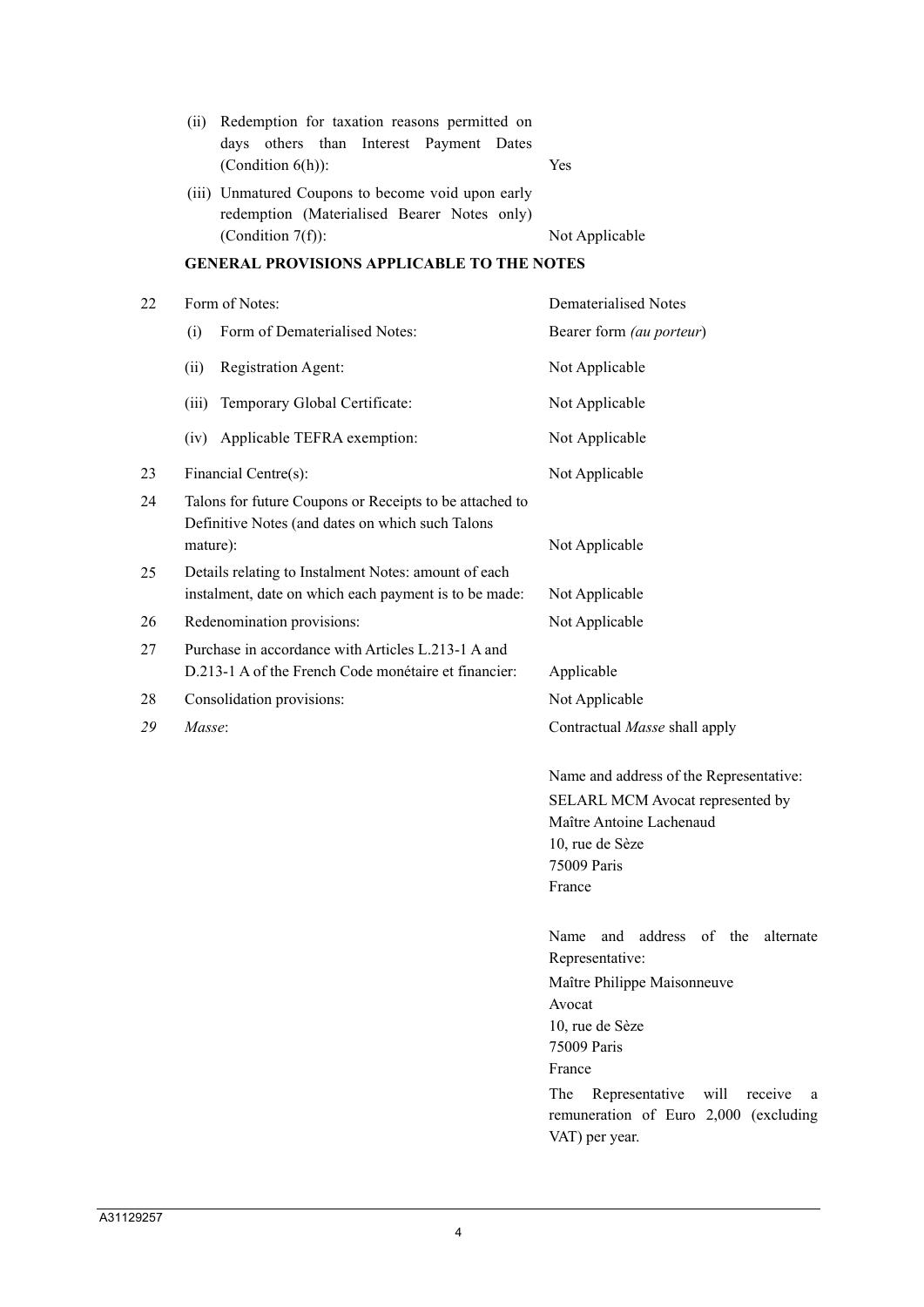### **RESPONSIBILITY**

The Issuer accepts responsibility for the information contained in these Final Terms.

Signed on behalf of BPCE

Duly represented by: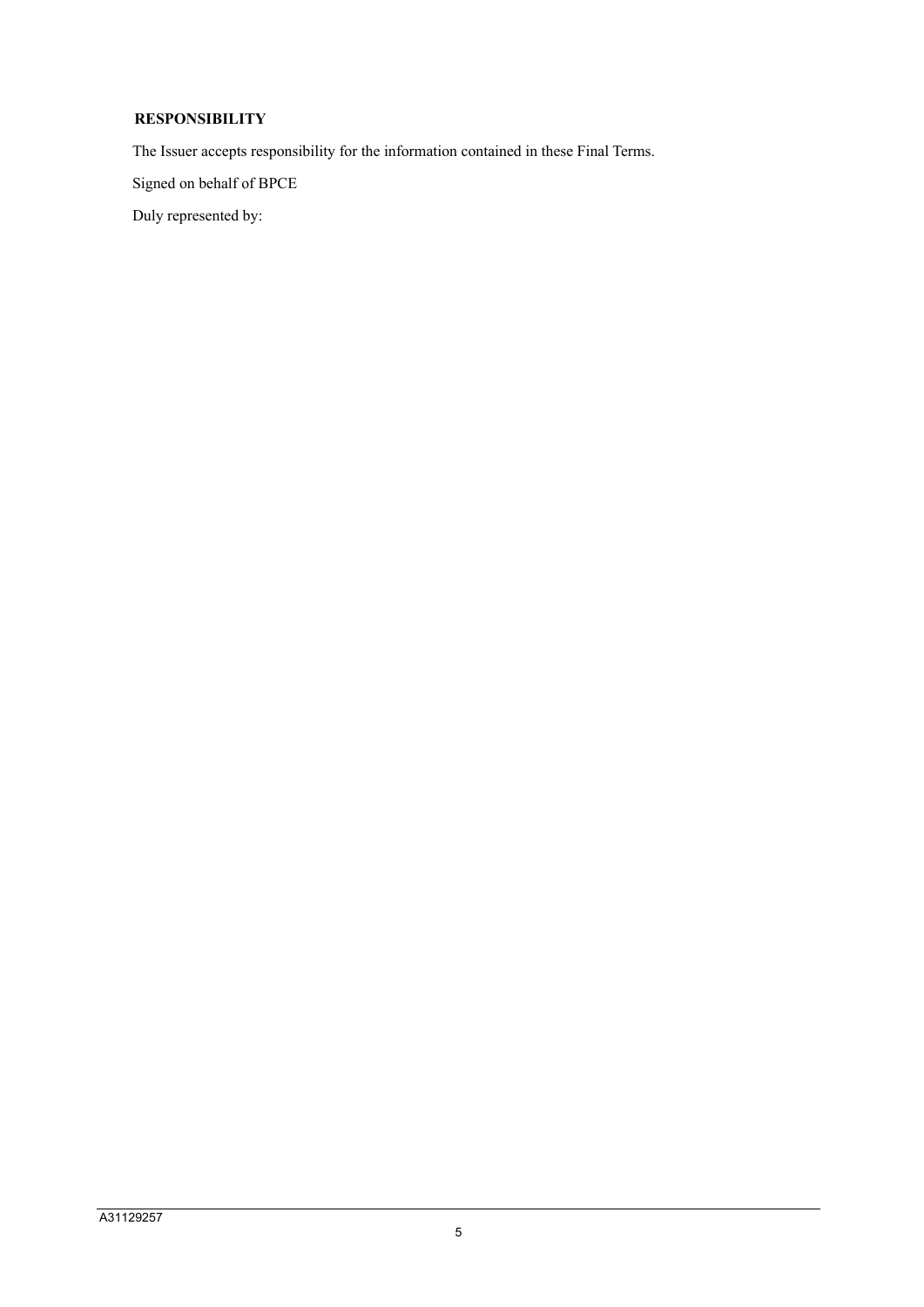### **PART B – OTHER INFORMATION**

### **1 LISTING AND ADMISSION TO TRADING**

| (i) |          |  | Listing and Admission to Application has been made by the Issuer (or on its behalf) for |
|-----|----------|--|-----------------------------------------------------------------------------------------|
|     | trading: |  | the Notes to be listed and admitted to trading on Euronext                              |
|     |          |  | Paris with effect from the Issue Date.                                                  |

(ii) Estimate of total expenses related to admission to trading: Euro 8,400 (including AMF fees**)**

### **2 RATINGS**

Ratings: The Notes to be issued are expected to be rated: S & P: A Moody's: A2 Fitch: A

> Each of S&P Moody's and Fitch is established in the European Union and registered under Regulation (EC) No 1060/2009 as amended.

### **3 INTERESTS OF NATURALAND LEGAL PERSONS INVOLVED IN THE ISSUE**

Save as discussed in "Subscription and Sale", so far as the Issuer is aware, no person involved in the offer of the Notes has an interest material to the offer.

### **4 YIELD**

| Indication of yield: | 0.701 per cent. per annum                                     |
|----------------------|---------------------------------------------------------------|
|                      | The yield is calculated at the Issue Date on the basis of the |
|                      | Issue Price. It is not an indication of future yield.         |

#### **5 OPERATIONAL INFORMATION**

| ISIN:                                                                                                                                            | FR0013094836 |  |  |  |
|--------------------------------------------------------------------------------------------------------------------------------------------------|--------------|--|--|--|
| Common Code:                                                                                                                                     | 134610255    |  |  |  |
| Depositaries:                                                                                                                                    |              |  |  |  |
| (i)<br>Euroclear France to act as<br>Central Depositary:                                                                                         | Yes          |  |  |  |
| (ii)<br>Depositary for<br>Common<br>Euroclear and Clearstream<br>Luxembourg:                                                                     | No           |  |  |  |
| Any clearing system(s) other than<br>Euroclear and Clearstream,<br>Luxembourg and the relevant<br>$identification number(s)$ :<br>Not Applicable |              |  |  |  |
|                                                                                                                                                  |              |  |  |  |